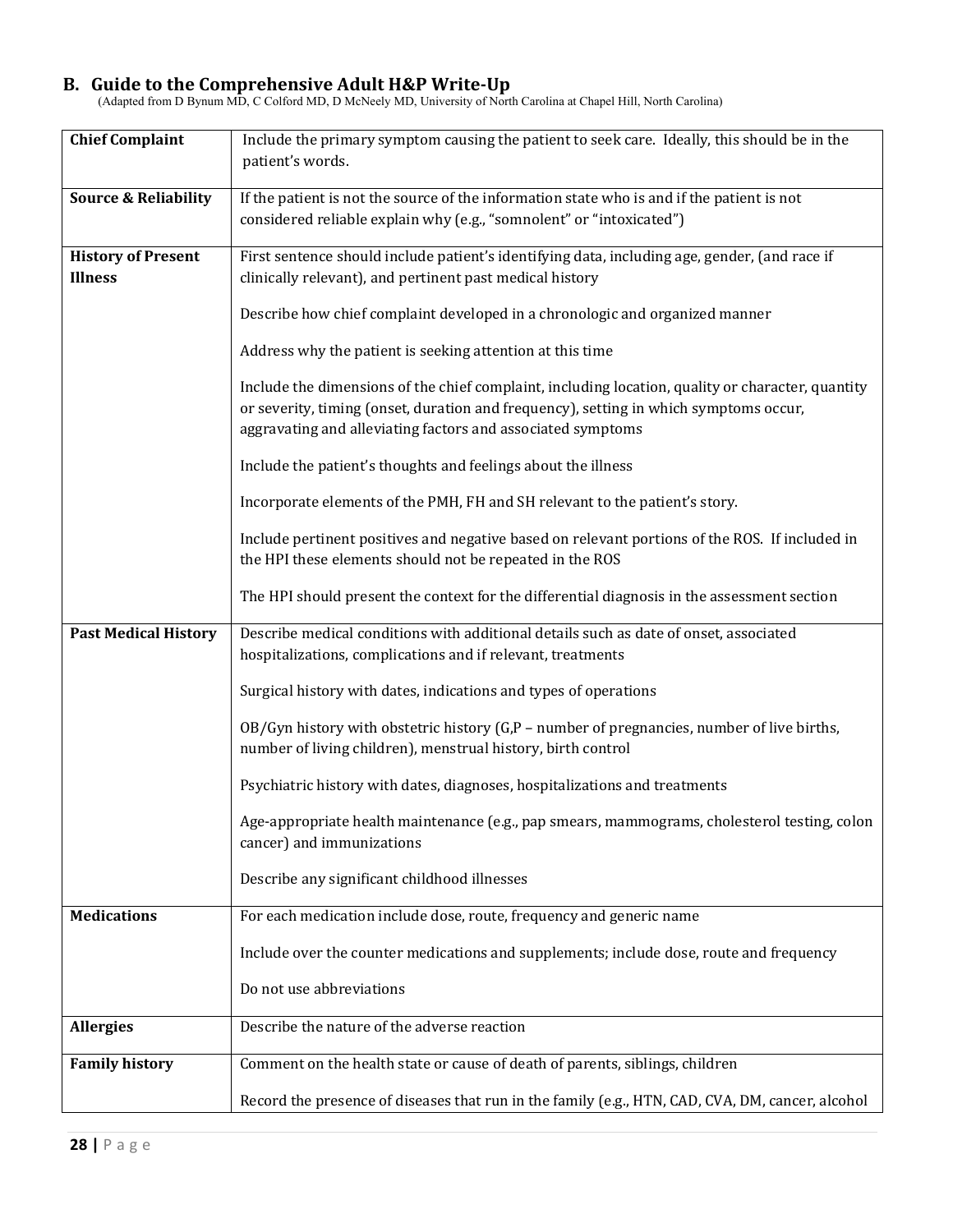|                          | addiction)                                                                                                                                                                                                                                                       |
|--------------------------|------------------------------------------------------------------------------------------------------------------------------------------------------------------------------------------------------------------------------------------------------------------|
| <b>Social history</b>    | Include occupation, highest level of education, home situation and significant others                                                                                                                                                                            |
|                          | Quantify any tobacco, alcohol or other drug use                                                                                                                                                                                                                  |
|                          | Include relevant sexual history                                                                                                                                                                                                                                  |
|                          | Note any safety concerns by the patient (domestic violence, neglect)                                                                                                                                                                                             |
|                          | Note presence of advance directives (e.g., living will and/or health care power of attorney)                                                                                                                                                                     |
|                          | Assess the patient's functional status - ability to complete the activities of daily living                                                                                                                                                                      |
|                          | Consider documentation of any important life experience such as military service, religious<br>affiliation and spiritual beliefs                                                                                                                                 |
| <b>Review of Systems</b> | Include patient's Yes or No responses to all questions asked by system                                                                                                                                                                                           |
|                          | Note "Refer to HPI" if question responses are documented in the HPI                                                                                                                                                                                              |
|                          | <b>Review of Systems:</b>                                                                                                                                                                                                                                        |
|                          | Include in a bulleted format the pertinent review of systems questions that you asked. Below is an<br>example of thorough list. In a focused history and physical, this exhaustive list needn't be included.                                                     |
|                          | skin bruising, discoloration, pruritus, birthmarks, moles, ulcers, decubiti, changes in the hair or<br>nails, sun exposure and protection.                                                                                                                       |
|                          | hematopoietic spontaneous or excessive bleeding, fatigue, enlarged or tender lymph nodes,<br>pallor, history of anemia.                                                                                                                                          |
|                          | head and face pain, traumatic injury, ptosis.                                                                                                                                                                                                                    |
|                          | ears tinnitus, change in hearing, running or discharge from the ears, deafness, dizziness.                                                                                                                                                                       |
|                          | eyes change in vision, pain, inflammation, infections, double vision, scotomata, blurring, tearing.                                                                                                                                                              |
|                          | mouth and throat dental problems, hoarseness, dysphagia, bleeding gums, sore throat, ulcers or<br>sores in the mouth.                                                                                                                                            |
|                          | nose and sinuses discharge, epistaxis, sinus pain, obstruction.                                                                                                                                                                                                  |
|                          | breasts pain, change in contour or skin color, lumps, discharge from the nipple.                                                                                                                                                                                 |
|                          | respiratory tract cough, sputum, change in sputum, night sweats, nocturnal dyspnea, wheezing.                                                                                                                                                                    |
|                          | cardiovascular system chest pain, dyspnea, palpitations, weakness, intolerance of exercise,<br>varicosities, swelling of extremities, known murmur, hypertension, asystole.                                                                                      |
|                          | gastrointestinal system nausea, vomiting, diarrhea, constipation, quality of appetite, change in<br>appetite, dysphagia, gas, heartburn, melena, change in bowel habits, use of laxatives or other<br>drugs to alter the function of the gastrointestinal tract. |
|                          | urinary tract dysuria, change in color of urine, change in frequency of urination, pain with<br>urgency, incontinence, edema, retention, nocturia.                                                                                                               |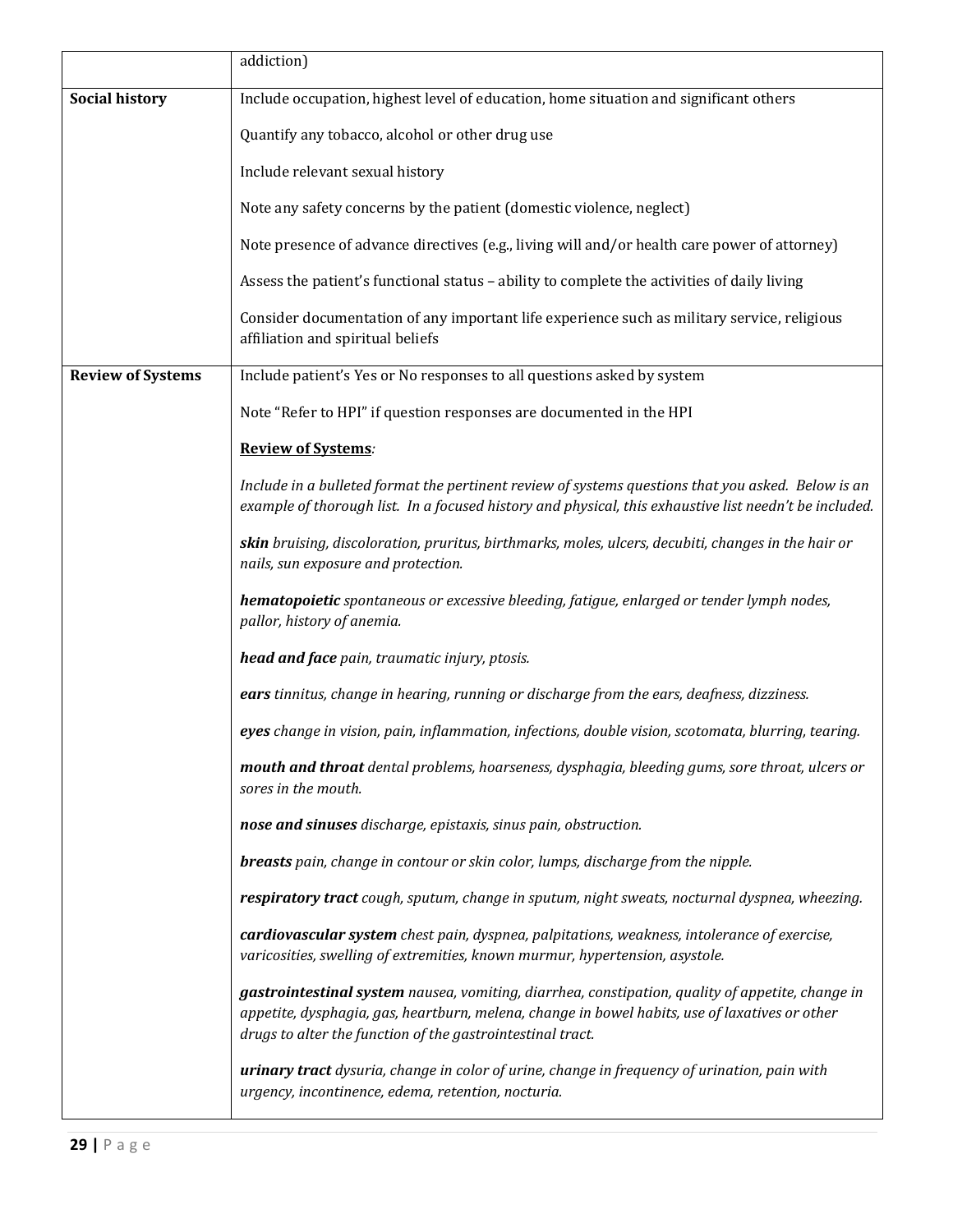|                             | genital tract (female) menstrual history, obstetric history, contraceptive use, discharge, pain or                                                                                                                                                                                                                  |
|-----------------------------|---------------------------------------------------------------------------------------------------------------------------------------------------------------------------------------------------------------------------------------------------------------------------------------------------------------------|
|                             | discomfort, pruritus, history of venereal disease, sexual history.                                                                                                                                                                                                                                                  |
|                             | genital tract (male) penile discharge, pain or discomfort, pruritus, skin lesions, hematuria,<br>history of venereal disease, sexual history.                                                                                                                                                                       |
|                             | skeletal system heat; redness; swelling; limitation of function; deformity; crepitation: pain in a<br>joint or an extremity, the neck, or the back, especially with movement.                                                                                                                                       |
|                             | nervous system dizziness, tremor, ataxia, difficulty in speaking, change in speech, paresthesia,<br>loss of sensation, seizures, syncope, changes in memory.                                                                                                                                                        |
|                             | endocrine system tremor, palpitations, intolerance of heat or cold, polyuria, polydipsia,<br>polyphagia, diaphoresis, exophthalmos, goiter.                                                                                                                                                                         |
|                             | psychologic status nervousness, instability, depression, phobia, sexual disturbances, criminal<br>behavior, insomnia, night terrors, mania, memory loss, perseveration, disorientation                                                                                                                              |
| <b>Physical examination</b> | Describe what you see, avoid vague descriptions such as "normal"; The PE that relates to the<br>chief complaint may need to be MORE detailed than the sample below; record any "advanced"<br>findings/lack of findings that are pertinent (for example, presence or absence of egophany,<br>shifting dullness, HJR) |
|                             | Physical Examination:                                                                                                                                                                                                                                                                                               |
|                             | Always begin with the vital signs. These should include;<br>Temperature<br>$\circ$<br>Pulse<br>$\circ$<br><b>Blood pressure</b><br>$\circ$<br>Respiratory rate<br>$\circ$<br>Pain (10-point scale rating)<br>$\circ$                                                                                                |
|                             | Pulse oximetry when available: include the percentage of supplemental O2. If room air,<br>document this.                                                                                                                                                                                                            |
|                             | EXAMPLE:                                                                                                                                                                                                                                                                                                            |
|                             | 02 Saturation: 88% on room air, 95% on 2 liter nasal canula.                                                                                                                                                                                                                                                        |
|                             | General appearance: include information on the patient's overall condition. It is appropriate to<br>comment on level of comfort or distress, as well as general grooming and hygiene.                                                                                                                               |
|                             | Example:                                                                                                                                                                                                                                                                                                            |
|                             | Mr. Smith is a well appearing elderly gentleman in no acute distress.<br>$\bullet$<br>Mr. Smith is a frail appearing elderly gentleman in significant<br>٠<br>respiratory distress at the time of examination.                                                                                                      |
|                             | Next should follow the individual body systems in discreet subheadings.                                                                                                                                                                                                                                             |
|                             | Traditionally, systems are listed in a top down fashion when performing a full physical<br>examination. This may vary in subspecialty examinations such as ophthalmology or<br>orthopedics.                                                                                                                         |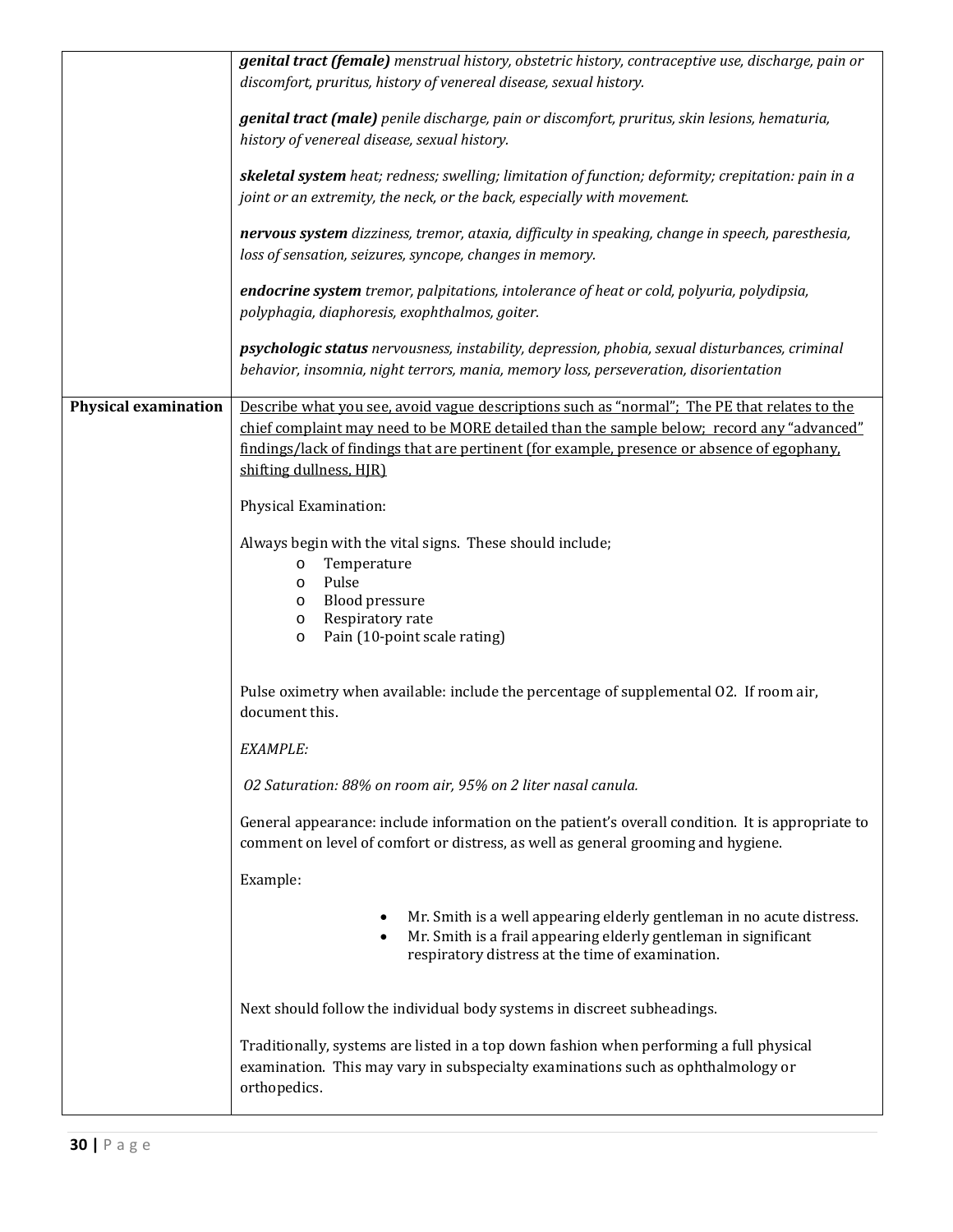| In general, the format should be as follows                                                                                         |
|-------------------------------------------------------------------------------------------------------------------------------------|
| HEENT:                                                                                                                              |
| Neck:                                                                                                                               |
| Heart:                                                                                                                              |
| Lungs:                                                                                                                              |
| Abdomen:                                                                                                                            |
| Extremities:                                                                                                                        |
| Neurological:                                                                                                                       |
| <b>MSK</b>                                                                                                                          |
| Vascular:                                                                                                                           |
| Skin:                                                                                                                               |
| Example:                                                                                                                            |
|                                                                                                                                     |
| HEENT:                                                                                                                              |
| Head: no evidence of trauma                                                                                                         |
| Nares: normal pink mucosa, no discharge                                                                                             |
| Eyes: no scleral icterus, normal conjunctiva                                                                                        |
| Ears: TM's show normal light reflex, no erythema, normal<br>l landmarks                                                             |
| OP: moist mucus membranes; OP with no erythema or exudate. Oral exam with no lesions.                                               |
| Neck: Supple, No thyromegaly, no lymphadenopathy, normal range of motion; JVP estimated to<br>be 7 cm.                              |
| Heart: PMI nondisplaced and normal size; No thrills or heaves; RRR, S1S2 with no s3 or s4, no<br>murmurs, rubs or gallops           |
| Lungs: No increase work of breathing, lungs clear to auscultation, no wheezes or crackles                                           |
| Abdomen: Non distended, no scars, normoactive bowel sounds, no bruits, non-tender to<br>palpation, no hepatosplenomegaly, no masses |
| Exteremities: No clubbing, cyanosis or edema;                                                                                       |
| Vascular: pulses are 2+ bilaterally at carotid, radial, femoral, dorsalis pedis and posterior tibial;<br>no bruits                  |
| Neuro: alert and oriented x 3 (person, place and time), CN II-XII intact; Motor 5/5 in all                                          |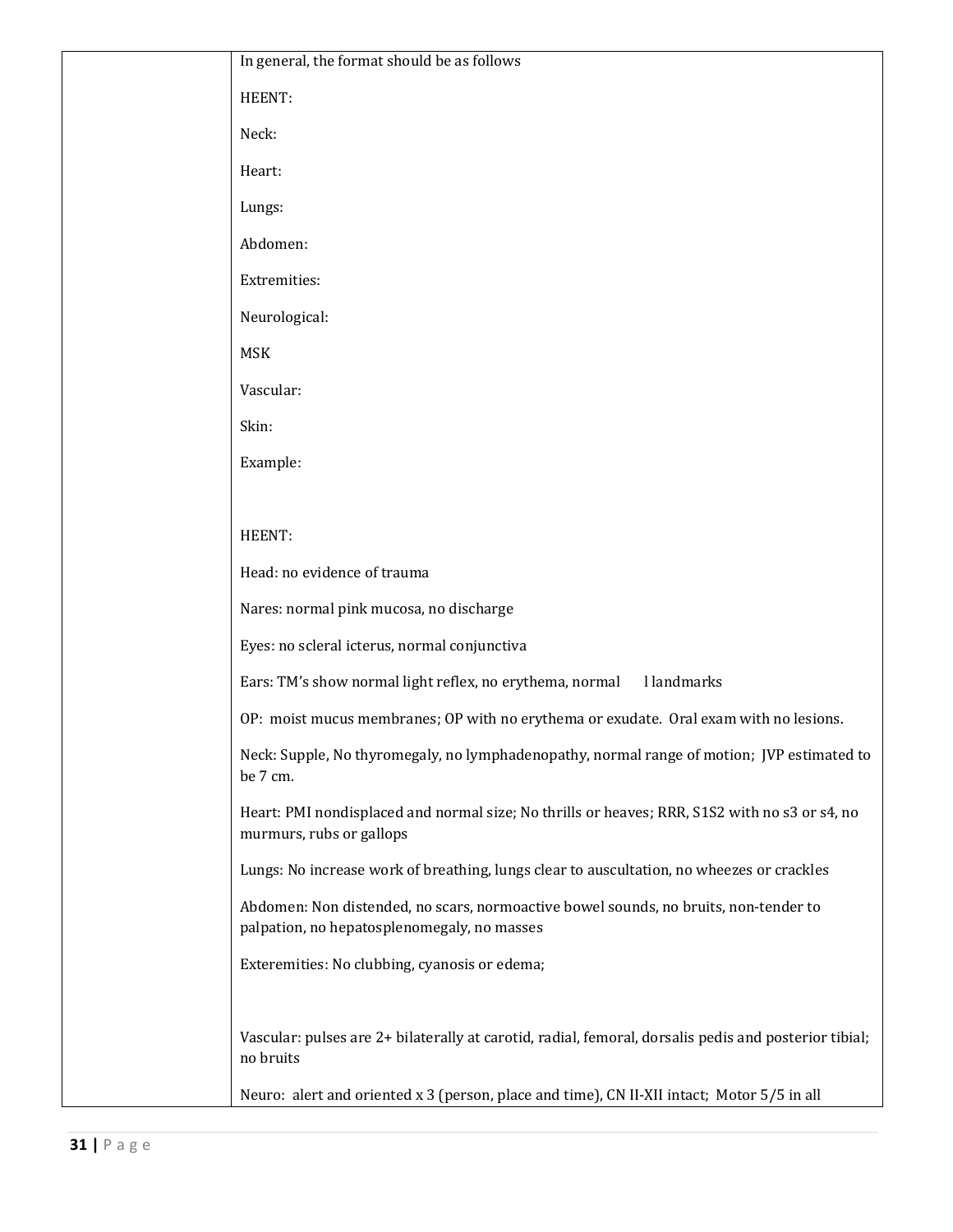|                          | extremities. Reflexes 3+ and equal throughout. Sensory testing normal to light touch, pinprick,<br>proprioception, and vibration. Finger-nose and Heel to shin/point to point testing normal.<br>Rapid alternating movements normal; Gait: normal get up and go, normal heel-toe and tandem<br>gait |
|--------------------------|-----------------------------------------------------------------------------------------------------------------------------------------------------------------------------------------------------------------------------------------------------------------------------------------------------|
|                          | MSK: good tone throughout, no swelling/synovitis or limitation of flexion at any joint                                                                                                                                                                                                              |
|                          | Skin: normal texture, normal turgor, warm, dry, no rash                                                                                                                                                                                                                                             |
| <b>Data collection</b>   | Include lab and radiological data appropriate for the HPI (include YOUR interpretation, not just<br>copy/paste from medical record report)                                                                                                                                                          |
|                          | Labs:                                                                                                                                                                                                                                                                                               |
|                          | Chest xray or other xrays/scans                                                                                                                                                                                                                                                                     |
|                          | EKG:                                                                                                                                                                                                                                                                                                |
| <b>Problem List</b>      | List all problems, most important first; You will use this to then begin to combine/lump<br>problems to then create your Assessment/Plan by problem list                                                                                                                                            |
|                          | For example:                                                                                                                                                                                                                                                                                        |
|                          | Problem list:                                                                                                                                                                                                                                                                                       |
|                          | Chest pain                                                                                                                                                                                                                                                                                          |
|                          | Fever                                                                                                                                                                                                                                                                                               |
|                          | Shortness of breath                                                                                                                                                                                                                                                                                 |
|                          | Hemoptysis                                                                                                                                                                                                                                                                                          |
|                          | Elevated creatinine                                                                                                                                                                                                                                                                                 |
| <b>Summary Statement</b> | Label as summary (" In summary)                                                                                                                                                                                                                                                                     |
|                          | Include 1-2 sentence impression restating basic identifying information (The patient is a 45<br>year old male),                                                                                                                                                                                     |
|                          | Most pertinent information related to the medical/family/social history (with a history of<br>tobacco use and family history of early CAD),                                                                                                                                                         |
|                          | Expanded chief complaint and most pertinent review of systems on presentation (who<br>presents with substernal chest pressure, nausea and diaphoresis)                                                                                                                                              |
|                          | Most important findings on physical, labs, data (and is found to have an S4, bilateral rales,<br>and JVD on exam with evidence of pulmonary edema on CXR)                                                                                                                                           |
|                          | Pertinent information is that which contributes directly to building the case for your<br>differential diagnosis                                                                                                                                                                                    |
|                          | In summary, the patient is a 45 year old male with a history of tobacco use and family<br>history of early CAD who presents with substernal chest pressure, nausea and diaphoresis<br>and is found to have an S4, bilateral rales, and JVD on exam with evidence of pulmonary                       |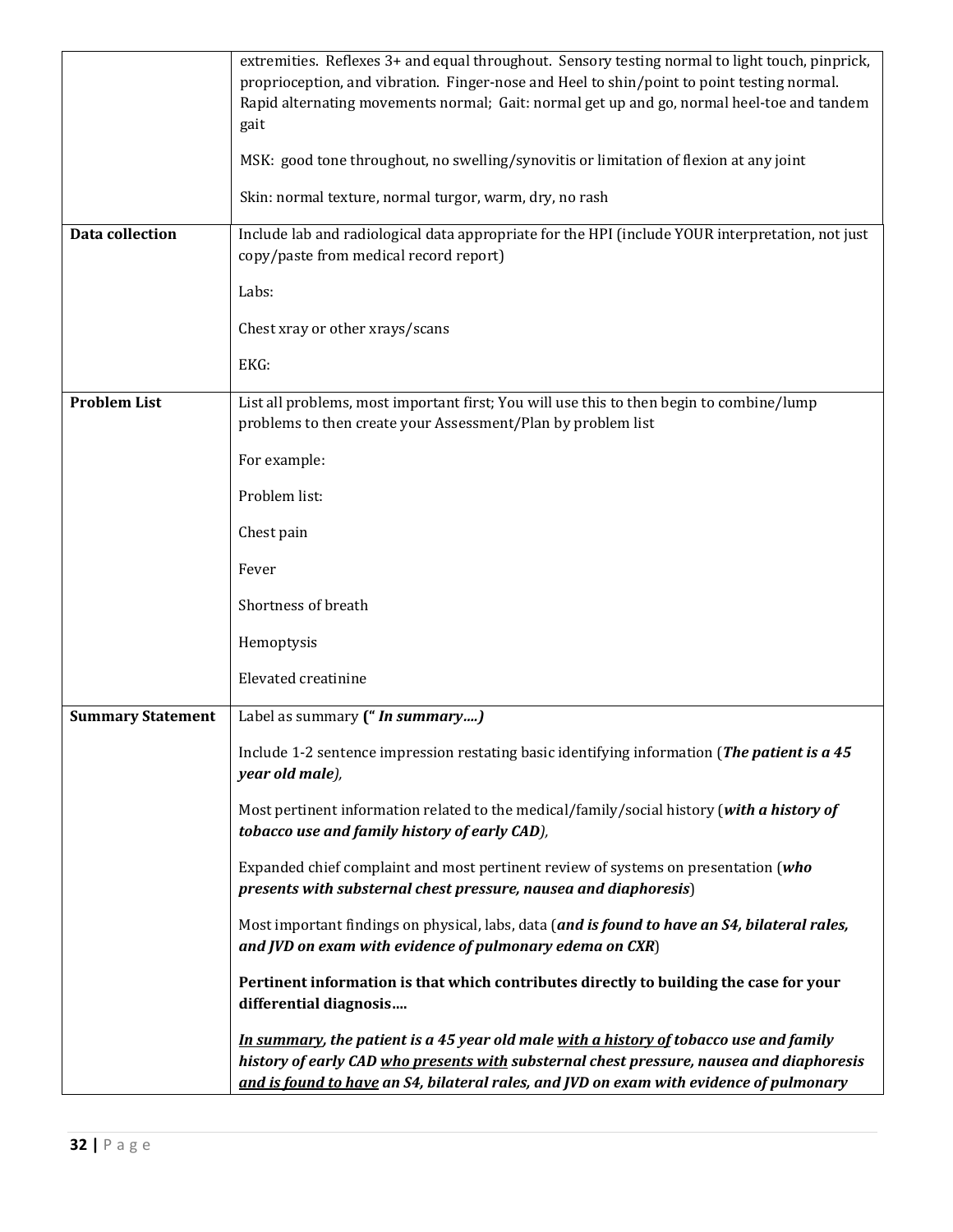|                 | edema on CXR                                                                                                                                                                                                                                                                                                                                                                                                    |
|-----------------|-----------------------------------------------------------------------------------------------------------------------------------------------------------------------------------------------------------------------------------------------------------------------------------------------------------------------------------------------------------------------------------------------------------------|
|                 | Key phrases and structure for summary statement:                                                                                                                                                                                                                                                                                                                                                                |
|                 | In summary, this is a                                                                                                                                                                                                                                                                                                                                                                                           |
|                 | With a history of                                                                                                                                                                                                                                                                                                                                                                                               |
|                 | Who presents with                                                                                                                                                                                                                                                                                                                                                                                               |
|                 | And is found to have                                                                                                                                                                                                                                                                                                                                                                                            |
| Assessment/Plan | Organize plan by problem: Label, Assessment/Plan by problem list                                                                                                                                                                                                                                                                                                                                                |
|                 | Include at least 3 diagnoses for your differential potentially associated with the patient's<br>chief complaint                                                                                                                                                                                                                                                                                                 |
|                 | Include the Most Likely diagnosis/diagnoses on your differential                                                                                                                                                                                                                                                                                                                                                |
|                 | Include the DO NOT MISS diagnoses on your differential                                                                                                                                                                                                                                                                                                                                                          |
|                 | Order your differential to reflect most likely diagnoses or most serious diagnoses first                                                                                                                                                                                                                                                                                                                        |
|                 | For each diagnosis discuss physiologic disease basis relevant to the patient and elements from<br>the patient's history and physical that either support or refute the diagnosis. For each item on<br>your differential, explain what makes it likely AND what makes it less likely.                                                                                                                            |
|                 | It is OK to include less likely items on your differential - explain why it is important to consider<br>but less likely the diagnosis (PE may be considered frequently when a patient presents with<br>shortness of breath and should be on the differential because it is a Do Not Miss diagnosis - but if<br>the patient has a high white count, cough with sputum and infiltrate on exam, it is LESS likely) |
|                 | For each problem, discuss the diagnostic plan, treatment plan and patient education.                                                                                                                                                                                                                                                                                                                            |
|                 | Outline of what this should look like                                                                                                                                                                                                                                                                                                                                                                           |
|                 | <b>Summary Statement</b>                                                                                                                                                                                                                                                                                                                                                                                        |
|                 | A/P by Problem List:                                                                                                                                                                                                                                                                                                                                                                                            |
|                 | 1. Problem $# 1$ :<br>Differential Dx includes List at least 3 items for your differential, explain what<br>is most likely and why, what is a must not miss, and what is less likely and why                                                                                                                                                                                                                    |
|                 | Diagnostic Plan will be                                                                                                                                                                                                                                                                                                                                                                                         |
|                 | Treatment plan will include                                                                                                                                                                                                                                                                                                                                                                                     |
|                 | Patient education Instructions to patient include                                                                                                                                                                                                                                                                                                                                                               |
|                 | 2. Problem $#2$ :<br>Differential                                                                                                                                                                                                                                                                                                                                                                               |
|                 | Diagnostic Plan                                                                                                                                                                                                                                                                                                                                                                                                 |
|                 | Treatment plan                                                                                                                                                                                                                                                                                                                                                                                                  |